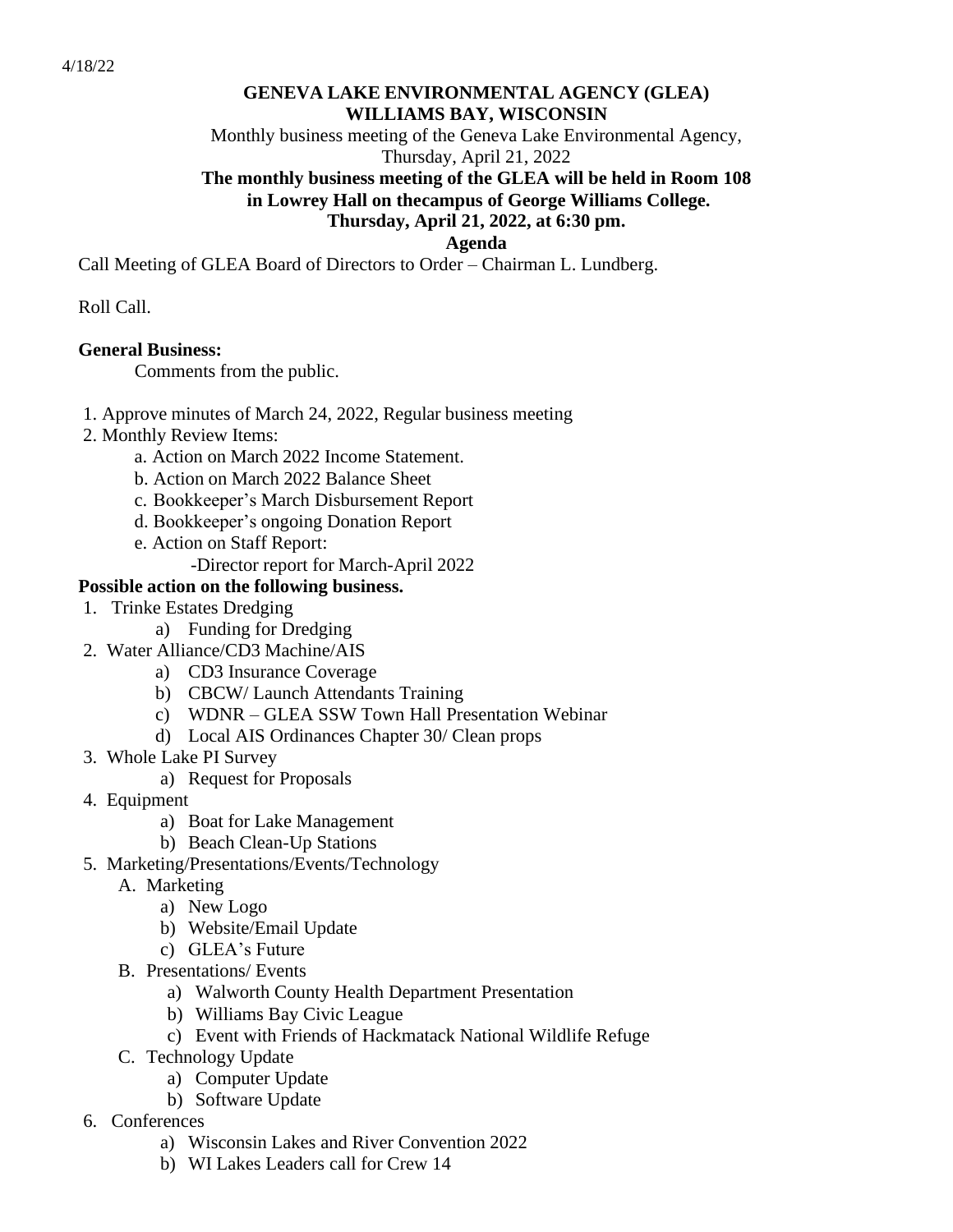- 4/18/22
	- 7. Staffing
		- a) Internship
		- b) CBCW Inspectors
	- 8. Municipalities Updates and Reports
		- A. City of Lake Geneva
			- a) Lake Geneva Gasoline
		- B. Town of Linn
		- C. Village of Fontana
		- D. Village of Williams Bay
			- a) Southwick Creek Update
			- b) Odling Gravel Pit
		- E. Town of Walworth
	- 9. DNR Waterway Permits
		- a) IP-SE-2021-65-02688- Pier
		- b) IP-SE-2022-65-01173- Sea Wall
		- c) IP-SE-2022-65-01021- Loading Platform
	- 10. Next Meeting Date
		- a) Lake Leaders Seminar I, May 17- May 19, 2022
		- b) Reschedule Meeting Date for May 12, 2022, or May 26, 2022

Adjournment

Posted: April 18, 2022, at GLEA office and website. [www.gleawi.org](http://www.gleawi.org/) and at the City of Lake Geneva Website, <https://www.cityoflakegeneva.com/> *Jacob Schmidt, Director,* [director@gleawi.org](mailto:director@gleawi.org) *Aimee Townsend, Admin Asst., [glea.office1@gmail.com](mailto:glea.office1@gmail.com)*